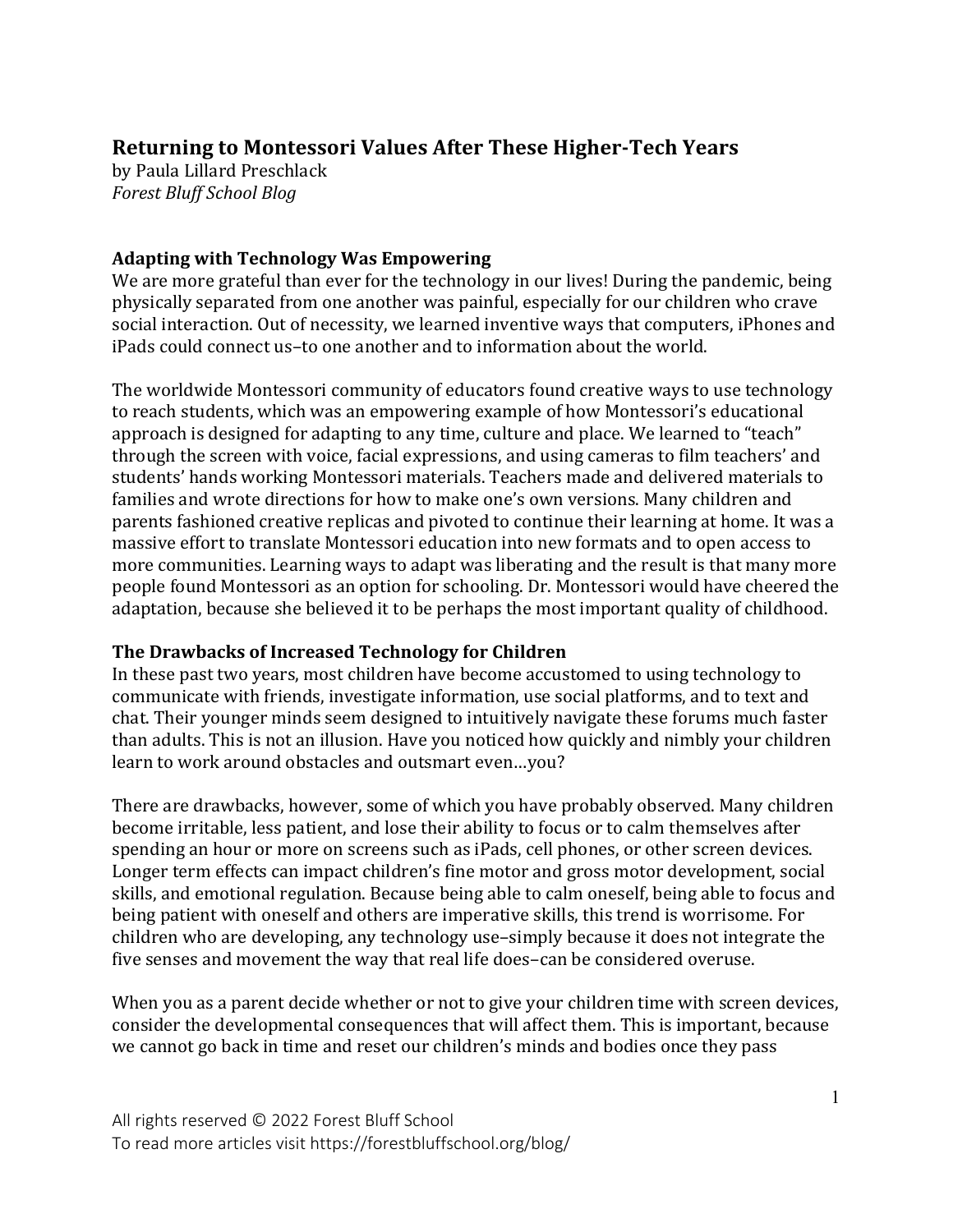through each developmental stage. Montessori reminds us—and science has proven—that the most influential times in a person's life are in childhood:

- Years 1-6 are especially absorbent and malleable; trillions of neuronal pathways are being formed and pruned. These children need to explore their surroundings with their five senses, to use their fingers and hands to develop their abilities, develop gross motor skills for balance, core strength, and overall health. They need to be thinking, engaging with their surroundings, interacting, listening and speaking to communicate and developing their vocabulary, pronunciation, and interpersonal skills for cooperating, collaborating and expressing their thoughts and feelings in pro-social ways.
- Years 6-12 are crucial ones for learning how to relate with others, to collaborate and get along with peers—social skills that their success and happiness in adulthood will depend on. They also need to stay active physically for their physical strength, health and well-being. These children need to be interacting with others their ages as much as possible, to learn manners, ways of relating, build friendships, and to discover and expand their own personalities. They need to be moving and active, building physical structures, imagining and creating through play.
- Years 12-18 are powerful ones for learning how to regulate one's emotions, develop empathy, self-awareness and self-esteem. Physical activity continues to be important. Joining adults in society is a process of valorization for their confidence. These children need to be welcomed into the adult fold and introduced to how adults function successfully. Adolescents need to be shown how we adults handle and manage our thoughts and emotions, more intricate situations, complexity, and more refined skills such as balancing a checking account, paying taxes, a mortgage or rental lease, as examples. Some technology becomes an integral part of how we function as adults, and older teens are ready to handle some of the challenges and benefits of technology that we adults deal with, too. Around 15 years old, adolescents have great elasticity in their thinking and can navigate technology more maturely, with more developed judgment to manage inherent challenges.
- Years 18-24 is when young adults learn to look outward and step into society to take part and effect positive change, if all the stages leading up to it have been satisfied. As young adults, they are independent in their technology use and ready to-if they were allowed to develop fully at each of the previous stages-be on their own, with parents and other adult mentors only needed as advisors or collaborators.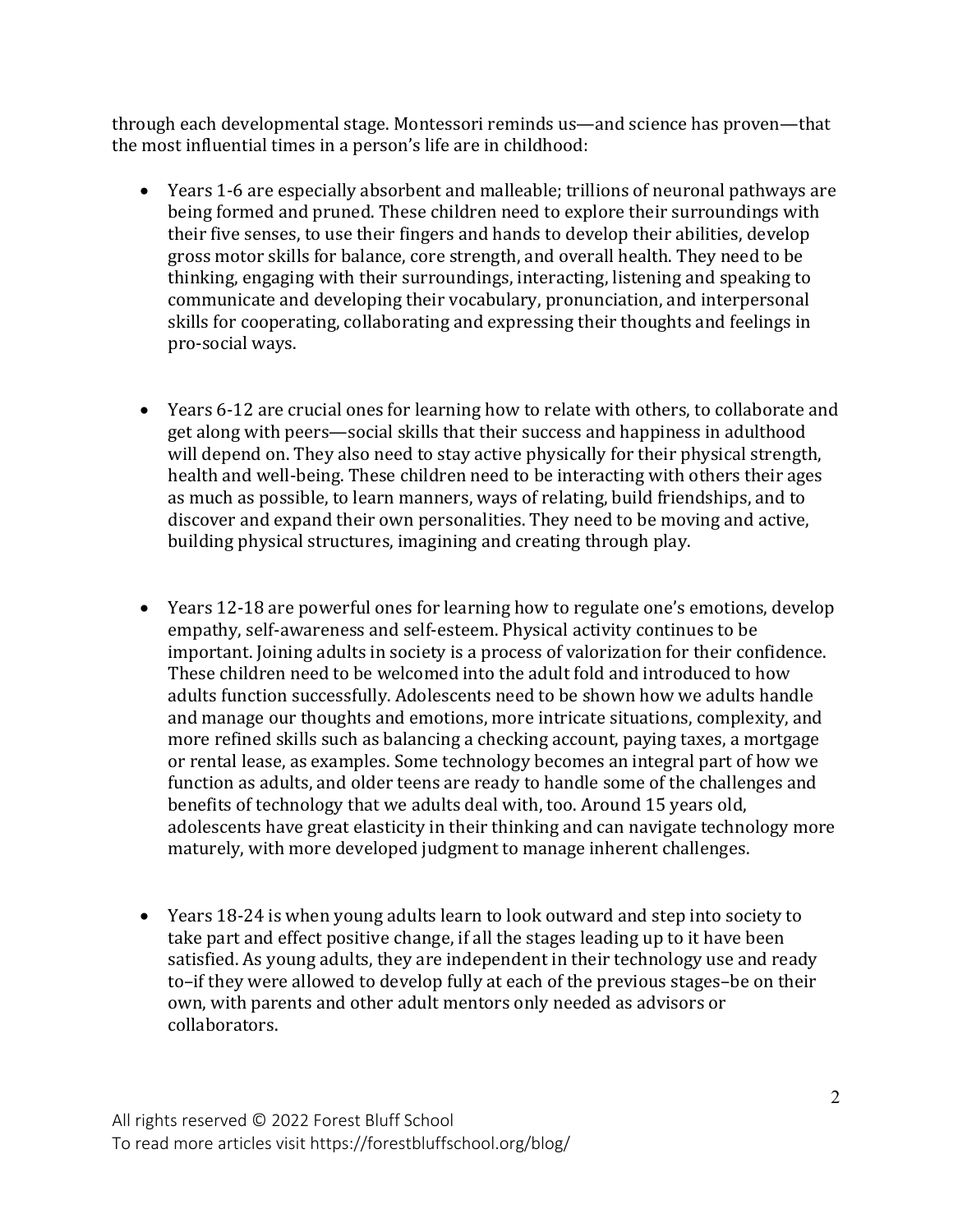Each of these stages of development depend on the maturation of the one preceding it. This means that what we do as parents along the way really matters! To provide the optimal environment for our children's best development, we've got to think through our family's technology use for ourselves.

One exercise I suggest is to reflect on what one gives up (or "hands over") when they use a cell phone or text-they give up a lot of the necessary executive functioning skills that children have to exercise and practice in order to develop. In other words, by handing your child a screen device, you create a kind of vacuum where skill-building would have occurred. Suddenly, a child does not need to-and cannot have the opportunity to-form executive function skills that will guide their decisions and behaviors in adulthood. Think of a teenager who is disoriented and unsure what to do if their technology fails them or does not guide them on what to do or how to handle a situation. They are learning to substitute or replace their own intuitions, experiences, and judgment, when they are too young to even realize it. This is where a virtual upbringing can quickly replace family and community interaction.

One common example of where executive function skills lose out is when we hand our children a cell phone and instruct them, "Call me when you want me to pick you up." With this convenience, we avoid the opportunities for our children to practice planning ahead. They don't get to learn how to stick with a plan of when and where they will be or experience how long it takes to bike or walk to a certain location, or how to manage their time. They lose out on all this practice and the development of important life skills. They also miss out on the chance to feel more independent. This may be convenient for the adults, but it's unfortunate for the children. None of us really wants to thwart our children's development, but this is the simple trade off.

There are some very good books and articles advising parents on screen time and its effects on children. When I look at these, I investigate by looking in the back of the book to find who conducted the research. Was the research published in a peer-reviewed science journal where studies have control groups? Who was the control group (children who interact with screen *several* hours a day, as opposed to those who interact with them nine or more hours? Or was the study group compared to children who interact with no screens at all-which would be a more clear picture of how even a small amount of screen time affects child development?) Finally, who funded the research? I am wary of tech companysponsored research, which is driven to find positive results linked to screen use. One "flag" that I have noticed over the years is that researchers who study early child development and those who look at the intersections of socio-emotional levels and cognition and movement (both fine and gross motor), are alarmed at how children are slipping rapidly on basic skills and development. Pediatricians who have been practicing for twenty vears or more certainly have witnessed this trend. But doctors whose only patients spend time with screens every day are not getting enough of a comparison to show them what children are capable of *and what normal human development would be* without the screen time.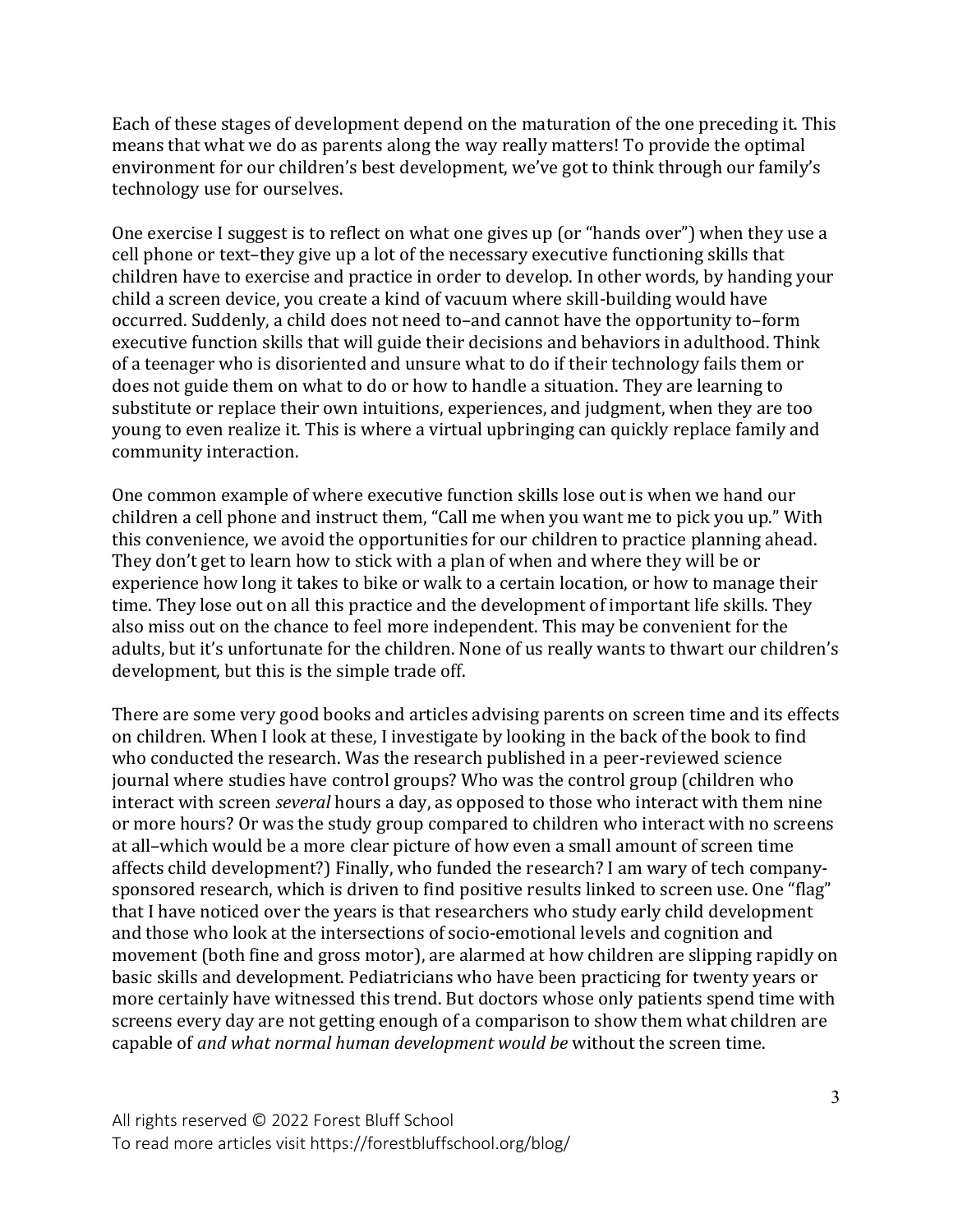Parents must use their common sense to make decisions about how to best guide their children. Most people know intuitively that being outside in nature, interacting with other human beings, moving our bodies, using our minds and reflecting to think deeply, are the healthiest activities for our families and especially for our children.

Montessori reminds us, "Children develop their brains as well as their bodies through movement, and in the process of concentration, self-discipline, and perseverance with an active interest, the foundations of character are laid" (Montessori Speaks).

#### **Back to Our Values!**

Although we have benefitted–and surely will again–by having technology that can connect us from afar, we also know that communicating through a screen is not the same as doing so in person. We adults- and especially children-lose quite a bit when screens replace three dimensional experiences and real interactions. Now that the daily necessity for screens has passed, it's time to wean our children from using them out of habit. It is time to return to our fundamental Montessori values and to prioritize real interaction with the environment and between individuals.

If you are afraid that taking away your child's devices and screen time will make them "the only one" at soccer practice, the gym meet, or any event without a phone, you may be right, at least initially. Your child may be looking around while their surrounding friends turn their faces down towards their screens. But the tradeoff is immense; your child will be thinking, observing the world around them, trying to talk to people or doing something interesting. In short, he or she will be building themselves as people. And the more parents catch on that the heavy use of technology is unhealthy for children, the more children will join yours. One increasingly popular idea is to talk to other families about starting a lower-tech community to give children a friend group with similar values and habits.

When making a change away from allowing your children to use screen devices in your family, the best strategy is to share your reasoning openly with your children and explain the long-term benefits of avoiding screen distractions in childhood. Tell them what you want for them, and why. Trust that your children are smart enough to understand your reasoning. Don't underestimate their strength to be individuals in a sea of learned behaviors that do not benefit us as human beings. Quite simply, our communities and our future depend on individuals who can *think* and *do*! We do not need to join those who follow a crowd blindly. Just because "everyone else is doing it" doesn't mean it's the best choice. Montessori parents know this, and Montessori children do, too.

## **"Just do it!"**

When you know that living a less "screened-in" life is the best thing to do, you can set an example for your children of being strong enough to make a change by *doing* it. Giving in to external pressures or giving up when nagged only sets a weak example for younger generations. We adults have got to be sure of ourselves and show our children how such